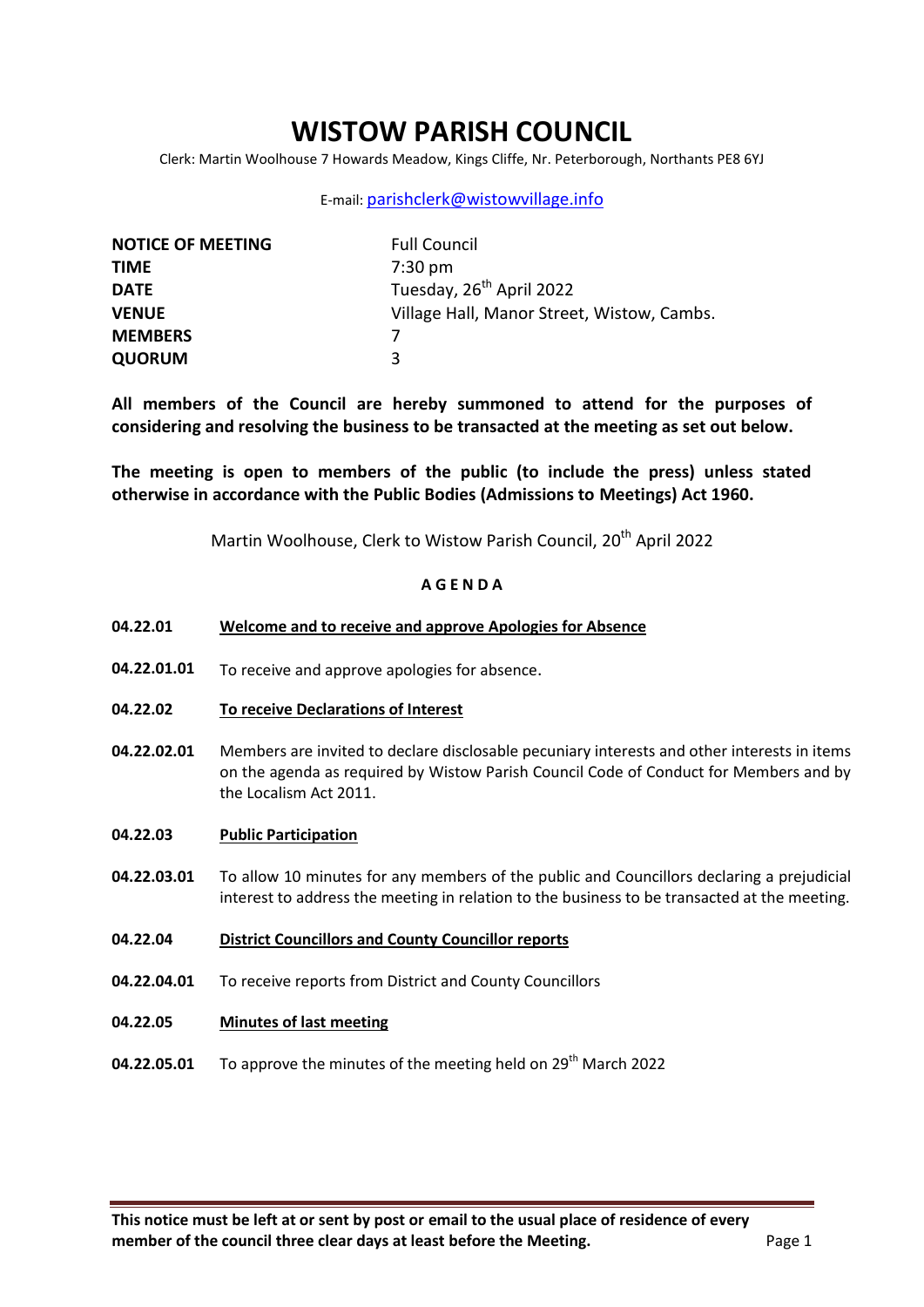### **04.22.06 Matters arising or carried forward from the previous meeting.**

- **04.22.06.01** Flooding
- **04.22.06.02** Street lighting
- **04.22.06.03** Playground equipment repairs
- **04.22.06.04** Local Highway Initiatives
- **04.22.06.05** The Queen's Platinum Jubilee – Trees, beacon and celebrations
- **04.22.07 Notification of planning items.**
- **04.22.07.01 Nothing to report**
- **04.22.08 Finance**
- **04.22.08.01** To approve accounts for payment: 26<sup>th</sup> April 2022

| Date       | <b>Ref No</b> | Payee                 | <b>Description</b>                    | Amount<br>£ |
|------------|---------------|-----------------------|---------------------------------------|-------------|
| 26.04.2022 |               | <b>Mr M Woolhouse</b> | Net salary February 2022 and expenses |             |
| 26.04.2022 |               | <b>Mr M Woolhouse</b> | Zoom reimbursement                    | 14.39       |
| 24.04.2022 |               | <b>Mr C Bradford</b>  | Pooh bags                             | <b>Get</b>  |
|            |               |                       |                                       | amount      |
|            |               |                       |                                       | from        |
|            |               |                       |                                       | email       |
| 26.04.2022 |               | Mr R Jackson          | <b>Grass cutting</b>                  | Get         |
|            |               |                       |                                       | amount      |
|            |               |                       |                                       | from        |
|            |               |                       |                                       | Ray         |

- **04.22.08.02** To note the Income and Expenditure Accounts for April 2022 (within meeting papers).
- **04.22.08.03** To note the bank reconciliation for April 2022 (enclosed within meeting papers).
- **04.22.08.04** To note bank balances in the current and deposit accounts
- **04.22.08.05** To receive an update on bank arrangements with Unity Trust Bank
- **04.22.08.06** To approve the 2022 AGAR
- **04.22.09 Traffic, Highways & Road Safety**
- **04.22.09.01** Save as referred to below or in correspondence nothing to report this month.
- **04.22.09.02** Mill Road surfacing
- **04.22.10 Policing Matters**
- **04.22.10.01** Incidents relating to Wistow were included in Correspondence and all alerts are posted to the Parish Council's Facebook page.

#### **04.22.11 Village Maintenance**

- **04.22.11.01** To consider any items not considered elsewhere.
- **04.22.11.02** To consider the future of the flower box at the village green